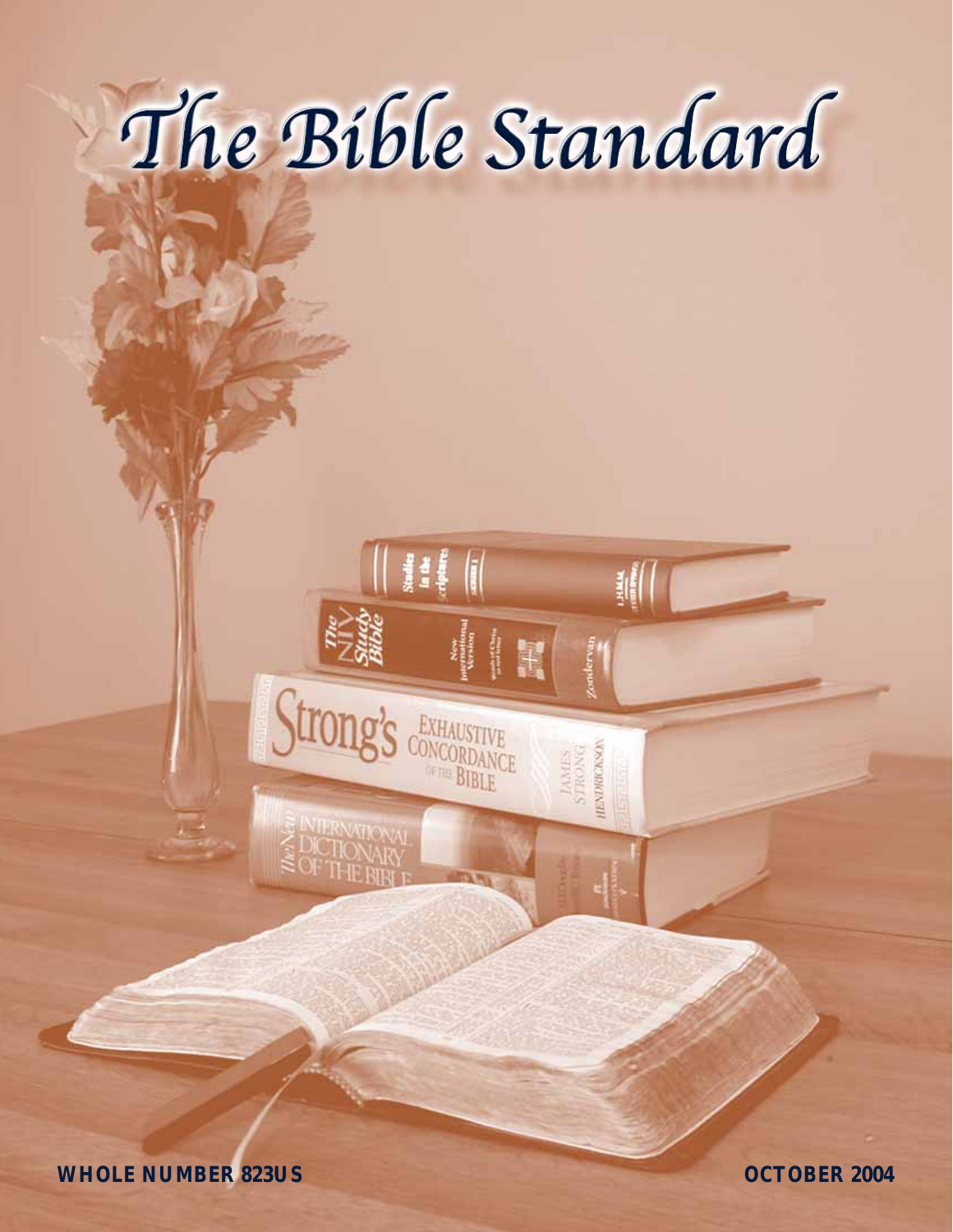# **HEART PREPARATION FOR SERVICE**

*Prepare your hearts for the LORD, and serve Him only — 1 Sam. 7: 3.*

**N** Je should at all times appreciate God's kind favor — and in response may our hearts go out to Him in praise and thanksgiving for His tender mercy and His many blessings. Looking back upon our life, we recognize that we have made many mistakes, both of commission and of omission. We have done many things that we should not have done and have left undone many things that we should have done. If we have never come to God in His appointed way or if we have come to Him but have more or less backslidden, now is a good time to turn over a new leaf — and it is never too late. Our Heavenly Father says these encouraging words in Isaiah 66: 2: "But on this one will I look: on him who is poor and of a contrite spirit, and who trembles at My word."

# **REPENTANCE FOR SIN**

The first thing to do in preparing our hearts unto the Lord is to repent for whatever sins we have made. A sin is a violation, a transgression of the law of God (1 John 3: 4), whether it be in a great matter or in a small matter; and even the slightest infraction of God's law makes us guilty of breaking it as a whole (James 2: 10). True repentance means much more than a change from a wrong to a correct knowledge as to sin and righteousness. It must be a matter of the *heart* (the innermost feelings and emotions) as well as of the *mind* (the intellect).

A close analysis of repentance as to sin reveals that it has seven parts, as indicated in the Scriptures:

- (1) *intellectual conviction of sin* (John 8: 9)
- (2) *heart's sorrow for sin* (Luke 10: 13)
- (3) *hatred of sin* (Deut. 7: 26)
- (4) *abandonment of sin* (Prov. 28: 13)
- (5) *confession of sin* (2 Sam. 24: 10)
- (6) *restitution for sin* (Lev. 5: 15, 16)
- (7) *opposition to sin* (Rom. 7: 15, 19, 23).

In addition to these seven distinct parts of repentance in respect to sin, it has also three parts in respect to righteousness. Therefore, true repentance includes also:

- (1) *a love for righteousness* (Psa. 51: 1-15)
- (2) *practice of righteousness* (Acts 26: 20)
- (3) *warfare for righteousness* (2 Cor. 7: 10, 11).

If we exercise this repentance in its parts both as to sin and as to righteousness, we are making good progress in preparing our hearts unto the Lord. However, repentance is not the end of this preparation — it is only the beginning. The most that repentance can do is to cleanse us from a measure of the power of sin. It cannot cleanse us from the guilt or condemnation of sin. No one, no matter how repentant, can have the Divine favor of everlasting life unless he additionally takes further steps.

*Many Scripture references in this issue are to the New King James Version.*

| "Lift up a standard for the people" $-$ Isa. 62: 10<br>$\mathbf{Conterns} - \mathbf{October 2004}$                                                                                                                    |                                                                                                                                                                                             |                                                                             |  |  |
|-----------------------------------------------------------------------------------------------------------------------------------------------------------------------------------------------------------------------|---------------------------------------------------------------------------------------------------------------------------------------------------------------------------------------------|-----------------------------------------------------------------------------|--|--|
| Heart Preparation for Service 146<br>The necessary steps to begin and further our<br>walk with God<br>Salt and Light 149<br>Fitting figures for the influence of God's spirit<br>The Secular and Sacred Cubits<br>153 | Bible Question Box 155<br>• Satan as a roaring lion<br>• John 15: 22 explained<br>• Wilful sin recognized - what to do<br>Servants of God and Man 157<br>Fanny Crosby: Hymn writer and poet | Features<br>The Mail Box 159<br>Publications 159<br>Announcements back page |  |  |

The Bible Standard is published monthly by the Laymen's Home Missionary Movement, Ralph M. Herzig, General Editor. Published regularly since December 1951. **Mailing Address:** The Bible Standard, 1156 St. Matthew's Road, Chester Springs, Pennsylvania 19425-2700, U.S.A. Postage paid at the post office in Chester Springs, Pennsylvania 19425-2700. **Web Site:** *www.biblestandard.com* **Rates:** single issue — \$2.00; by subscription (12 issues annually) — \$12.00.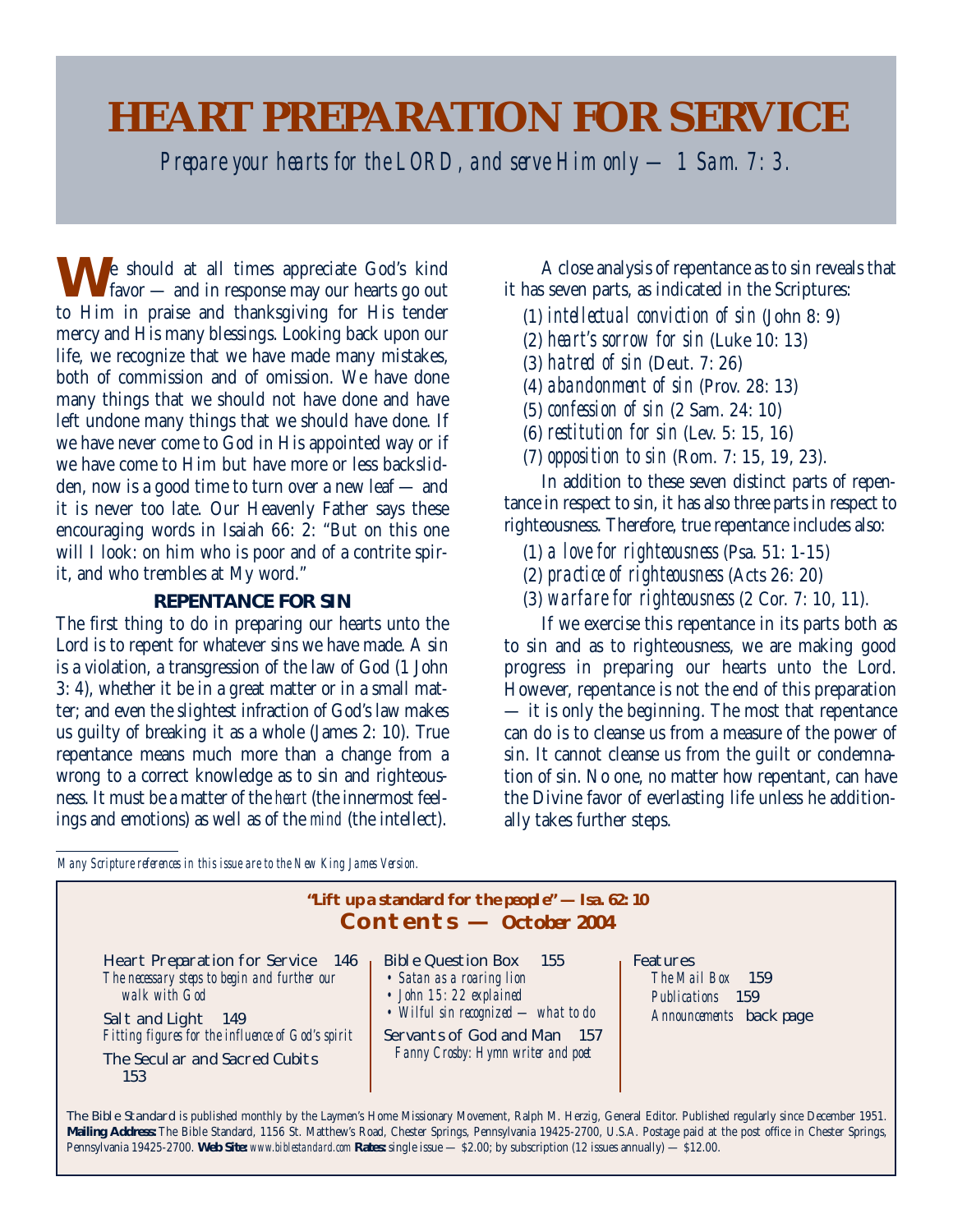# **JUSTIFICATION THROUGH CHRIST**

"The wages of sin is death," and death, eternal destruction, would be the portion of every one of us, even though repentant, were it not for God's great mercy extended to us through Christ — "the gift of God is eternal life in Christ Jesus our Lord" (Rom. 6: 23). God's proposition is not to save people in their sins, but to save them *from* their sins (Matt. 1: 21) — and to this end He in His great love sent His only begotten Son, Jesus, into the world to suffer and die, "the just for the unjust, that He might bring us to God" (1 Pet. 3: 18). "Nor is there salvation in any other, for there is no other name under heaven given among men by which we must be saved" (Acts 4: 12). Jesus is the One "whom God set forth as a propitiation [satisfaction] by His blood, through faith, to demonstrate His righteousness, because in His forbearance God had passed over the sins that were previously committed" (Rom. 3: 25, 26). And the Apostle John also states that Christ "is the propitiation for our [the Church's] sins, and not for ours only but also for the whole world" (1 John 2: 2).

# **CONSECRATION TO GOD**

If we have accepted the favor of God, the salvation extended through Jesus, and in faith in Him and His ransom sacrifice have gone to God in prayer for forgiveness on this basis, we can have the assurance that we are justified by faith, and having been "justified by faith, we have peace with God through our Lord Jesus Christ" (Rom. 5: 1). However, this is still not the end of preparing our hearts unto the Lord. A further step is to consecrate or dedicate our lives to God and His service, even as St. Paul urges, "I beseech you therefore, brethren, by the mercies of God, that you present your bodies a living sacrifice, holy, acceptable to God, which is your reasonable service" (Rom. 12: 1). This means following Jesus' example in giving up our own wills and accepting God's will as the controlling power in our lives (Heb. 10: 7). It means that from now on we will walk not after the fleshly inclinations, but after the spirit. To such there is no condemnation (Rom. 8: 1, 9).

Only by taking the steps of repentance, justification by faith, and consecration can we become real Christians. And if we have become real Christians and then have backslidden — if we have become more or less negligent of our covenant relationship with God, more or less unfaithful in our consecration to give up our own wills and to do God's will — it is necessary for us to repent for our sins, to seek forgiveness on the basis of Christ's merit, and to renew our consecration. Since through the weaknesses of our fallen flesh we daily commit offenses, both in what we fail to do and

*And how can we do God's will, except we learn what it is? And how can we learn what it is, except we diligently study the Bible, God's Word, in which He reveals His will for His people?*

in what we should not have done, we need daily to pray, "Forgive us our sins" (Luke 11: 4). Daily we should renew our covenant relationship with our Heavenly Father, and daily we should strive to carry it out. In this way we can remain true Christians.

# **APPLYING THE MIND**

After we become true Christians, and as we daily work to carry out our consecration, and to develop in Christlikeness, we need to seek more and more to know what God's will is for us. And how can we do God's will, except we learn what it is? And how can we learn what it is, except we diligently study the Bible, God's Word, in which He reveals His will for His people? "This is the will of God, your sanctification" (1 Thes. 4: 3). Jesus prayed to God for His Church, "Sanctify them by Your truth. Your word is truth" (John 17: 17). We are to be sanctified (set apart unto God) and cleansed "with the washing of water by the word" (Eph. 5: 26). This sanctification of the spirit and belief of the Truth leads to obedience (2 Thes. 2: 13).

Our Lord explains that "God is Spirit, and those who worship Him must worship in spirit and truth" (John 4: 24). He here makes a distinction between worship in spirit and worship in truth. We might have the Truth of God's Word and know a great deal about God and His Plan, but if our conduct is not in harmony with righteousness — we do not come to Him in spirit — in the right attitude of heart — our worship will not be acceptable, no matter how much we might know. On the other hand, a man might be a heathen and yet have a great deal of the spirit of worship and make great sacrifices in sincere devotion, but his service would not be acceptable to God nor honor His holy name unless rendered in harmony with the Truth. Many have "a zeal for God, but not according to knowledge" (Rom. 10: 2). How important it is, then, to study God's Word, that we may have both the intellectual appreciation of the Truth and the heart disposition of the Truth — that we may worship Him, may serve Him, both in spirit and in truth!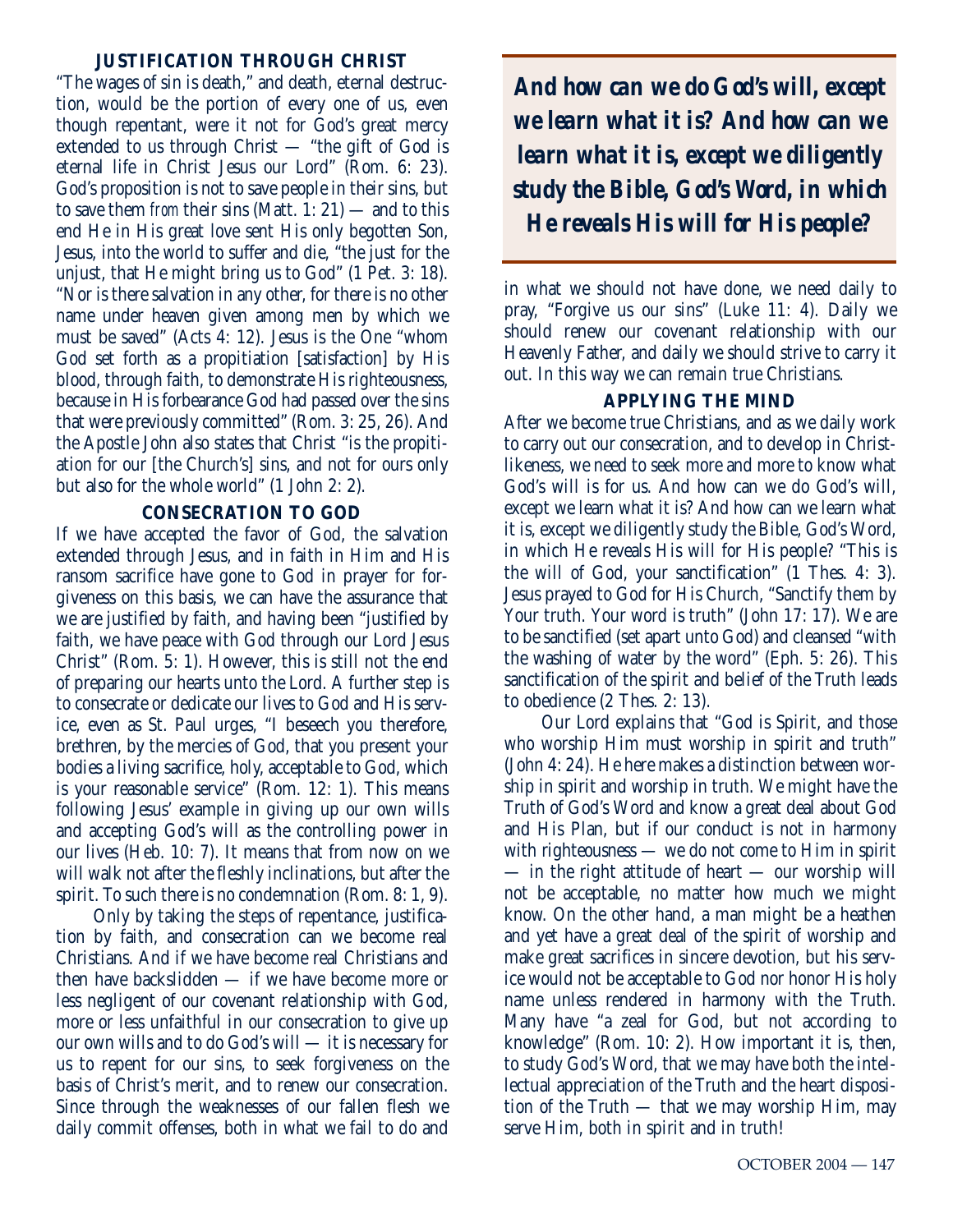In preparing our hearts unto the Lord, let us, then, remember also the Apostle's exhortations: "Be diligent to present yourself approved to God, a worker who does not need to be ashamed, rightly dividing the word of truth" (2 Tim. 2: 15); and "Take heed to yourself and to the doctrine. Continue in them, for in doing this you will save both yourself and those who hear you" (1 Tim. 4: 16, 15). If we accept and act upon God's invitation, "My son, give me your heart, and let your eyes observe my ways" (Prov. 23: 26), we will study His Word to learn of His ways. If we prepare our hearts properly to the Lord, He promises: "I will dwell in them and walk among them. I will be their God, and they shall be My people" (2 Cor. 6: 16). Jesus stated the matter clearly: "If anyone loves Me, he will keep My word; and My Father will love him, and We will come to him and make Our home with him" (John 14: 23). To "keep His words," we must know them — hence the importance of personal and group Bible study.

# **LOYAL DEVOTION TO GOD**

The second exhortation of our text is that we *serve Him only.* The grandest and highest of all services is that which is rendered to the Most High God. What a privilege He extends to us in allowing us to draw near unto Him through Jesus Christ our Savior and to become His servants! And what a wonderful message of truth He has given to us to declare to others in honoring His holy Name! How careful we should be that we do not

mix this pure Gospel message of truth with impure doctrines of error! Having purified our hearts and minds from sin and error, let us walk only in the path of truth and righteousness. Let us be ever mindful of God's command: "You shall have no other gods before [in place of] Me" (Ex. 20: 3); "You shall worship the LORD your God, and Him only you shall serve" (Matt. 4: 10); and "You shall love the LORD your God with all your heart, with all your soul, with all your mind, and with all your strength. This is the first commandment" (Mark 12: 30).

At this time I resolve that with the Lord's help I will with renewed effort seek to learn, apply, and spread His Word. I will be careful that nothing will absorb more than its rightful amount of my time and attention. I will be careful that no idols creep into my heart to divide my affection between them and the Lord. "Little children, keep yourselves from idols" (1 John 5: 21). I will attempt to cut off as much time from earthly interests as I reasonably can, and devote it to the study of the Word, using the study helps provided, to the spread of the truth of God's Word. "And whatever you do, do it heartily, as to the Lord and not to men, knowing that from the Lord you will receive the reward of the inheritance; for you serve the Lord Christ" (Col. 3: 23, 24). "Therefore, whether you eat or drink, or whatever you do, do all to the glory of God" (1 Cor. 10: 31).

# **of interest . . .**

**China plans to allow more autonomy for religious groups** and curb arbitrary state interference in their activities. The director of the Religious Affairs Bureau's policy and legal department, said recently that the old pattern of handling religious affairs by administrative decree would be replaced with clear rules limiting officials' powers. The new policy would define the rights and obligations of both the officials and the groups they administer. He said limiting state authority over religion was a revolutionary concept in Chinese history.

In another development, it is reported that the Shanghai Education Commission's academic research office will recommend that students of middle schools in Shanghai spend their spare time reading the Bible's Old Testament and tales by Jin Yong, China's most popular writer of kung fu novels.

*— washingtontimes.com*

\* \* \*

**The United Nations are currently debating** the highly contentious issue of cloning with broad support among members for a ban on human cloning. The General Assembly's legal committee, which features all 191 UN members remain divided over the issue of cloning human embryos for medical research.

Two different resolutions are on the table: One, drawn up by Costa Rica and backed by the United States and 60 other countries, calls for a treaty to ban all cloning, which it calls unethical and morally reproachable. Another, drafted by Belgium, would ban cloning humans but allow countries to decide for themselves whether they wanted to ban or permit therapeutic cloning for research.

Before the meeting, Kofi Annan, the secretary general told reporters it was up to member-states to decide but personally he would back therapeutic cloning. South Korea has suggested there should be a year's delay in the debate to allow time for a UN conference on embryonic stem cell research.

*— bbc.co.uk*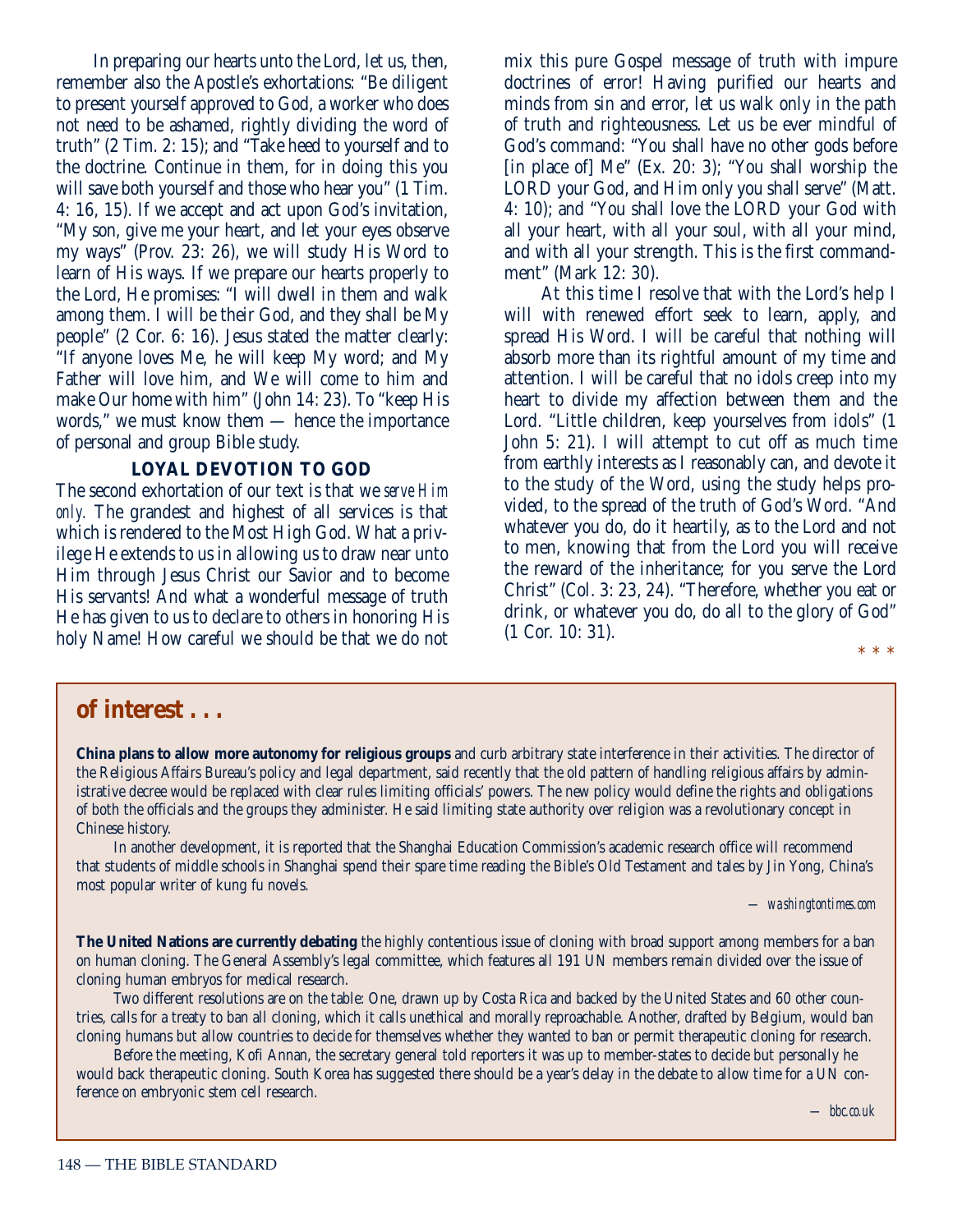# Salt And Light

In our day there are comparatively few places in the<br>world where salt cannot be obtained easily and inex-In our day there are comparatively few places in the pensively, so it is not generally valued as highly as it was in ancient times. At a very early stage of human progress salt became an important element of commerce, and it is believed that the very oldest trade routes were created for traffic in salt. Among inland peoples a salt spring was regarded as a special gift of the gods, and so a religious significance began to attach to it. It was regarded as a precious substance, mingled with their offerings to the gods. Homer voiced this sentiment, calling salt divine, and Plato referred to it as "a substance dear to the gods." In some instances, salt has been used even as money. A missionary in Africa told of natives walking many miles in search of salt saying that: "they had broken out in painful ulcers . . . and when the mission house had been reached they begged in piteous tones, not for money or bread, but for *salt*!"

Salt is well known as a seasoning, purifying, healing, and preserving agent. In Bible symbols it is used in a variety of ways. For example, it is used to symbolize an *enduring* covenant (2 Chro. 13: 5), because of its preservative qualities. In Num. 18: 19 we read of "a covenant of salt," that is, a covenant ordinarily made over a sacrificial meal in which salt was an important element. "With all your offerings you shall offer salt" (Lev. 2: 13). The Arabs use the same word for *compact, treaty, and salt*. When they speak of a mutual agreement between tribes or individuals they say, "There is salt between us." The purifying property of salt is referred to in its symbolic use by Elisha in his miracle of healing the waters (2 Kings 2: 20-22).

The Bible is the greatest charter of religious and civil liberty and the beacon light of civilization. God's elect people have been the special custodians of the Bible and its contents, and as such they have shed forth its teachings and their spirit in such ways as have mightily influenced society against its evils and in its progress toward good. As the salt of the earth they have, through the Bible's teachings and their spirit, been a purifying, preserving, seasoning, and healing power in human society, and as the light of the world they have taught the Bible's principles of justice and love in ways deeply influential for the non-elect, both

in setting aside evils — such as the degradation of women and children, private wars, torture, inhospitality to strangers, slavery, ignorance, and superstition and in furthering and establishing good in place of the evils. For details, please see our book, *The Bible*, pp. 417-450.

**THE "SALT" AND "LIGHT" IDENTIFIED** As we see in the Old Testament God taught His consecrated people, even before the Gospel Age, and they to some extent spread His teachings. This influence acted as a purifying, healing, preserving, seasoning, and enlightening influence, helping them against evils and toward good. In fact, we can see that a good influence extended from the Law Covenant through the nation of Israel as a whole as they contacted other peoples. And as they scattered more or less among other nations they carried with them more or less clear conceptions of the Divine standards as represented in the Law, and wherever they went they accordingly had more or less of a purifying, healing, preserving, seasoning, and enlightening influence among men. But it was Jesus and His higher law of love (John 13: 34, 35; 15: 12, 13), exemplified in His own life and in the lives of His Apostles and all His followers who became the real salt of the earth, the real light of the world. Thus the declarations of our text may be very properly applied to such of the Lord's followers as give heed to His teachings and cultivate Christlikeness. All such blessed ones *in proportion as they have attained such conditions* are indeed the salt of the earth and the light of the world.

Jesus, the only begotten of the Father, "full of grace and truth," had the holy spirit without measure (John 1: 14; 3: 34), so more than any other He had a purifying, healing, preserving, and seasoning influence on those with whom He came in contact. Also, He is referred to as "the light of the world" (John 1: 9; 8: 12; 9: 5; Isa. 49: 6; Luke 2: 32). More than any other He taught the principles of justice and love in ways deeply influential. But in our text Jesus called His disciples the *salt* of the earth and the *light* of the world (Matt. 5: 13, 14). Under Him, the Little Flock, "the church, which is His body" (Luke 12: 32; Eph. 1: 22, 23), have pre-eminently through the Bible's teachings and their spirit been a purifying, healing, preserving, and sea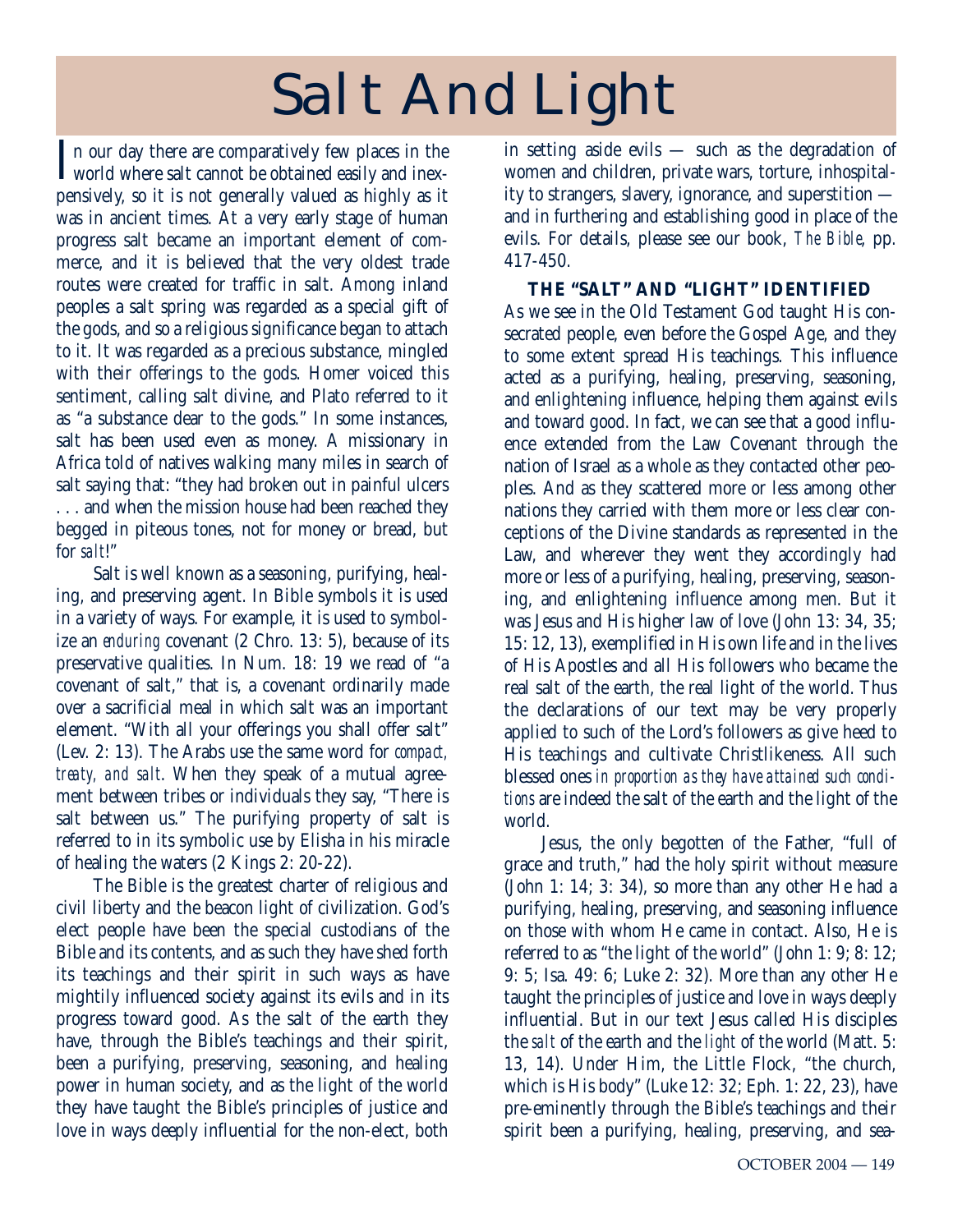soning power in human society; and as the light of the world they have taught the Bible's principles of justice and love in ways deeply influential for the non-elect, both in setting aside evils and in establishing good.

The Great Multitude also, in proportion to their capacity and to their washing their robes in the blood of the Lamb (Rev. 7: 9, 10, 13, 14), have subordinately shed forth the Bible's teachings and their spirit. Furthermore, here in the end of the Age, Christians who serve God in their consecrated humanity have done so in proportion to their capacity. And so the Bible's purifying, healing, preserving, seasoning, and enlightening power has been exercised through these followers of Jesus subordinately, and therefore we may properly consider them also as being subordinately salt of the earth and light of the world. Additionally, just as a good influence extended to others through Israel in the Jewish Age, so during the Gospel Age a good influence on the non-elect has gone forth through the Covenant-believing Jews and those Jews and Gentiles who believe on Jesus but do not consecrate.

Similarly, the seed of Abraham which is developed during the Gospel Age and through which all the families of the earth are to be blessed (Gen. 12: 3: 22: 16-18; Acts 3: 25; Gal. 3: 7-9), consists primarily of Jesus, the Head, and the Church, His Body (Gal. 3: 16-29). Subordinately, however, the Great Multitude and the non-spirit-begotten consecrated are a part of Abraham's seed, as in an attenuated sense are also the loyal Covenant-believing Jews and the loyal but unconsecrated believers in Jesus.

**OUR RESPONSIBILITY TOWARD THE WORLD**

As it is not only the spot upon which the candle or lamp rests that is enlightened by it, but as the rays extend out in every direction, so is the influence extending from every true Christian. It touches not merely his own person or home but to some extent radiates throughout his vicinity to the remotest bounds of his influence. Similarly, it is not merely the spot that is touched by the lump of salt that is preserved, but the purifying, healing, preserving, and seasoning influence of that lump spreads over a considerable space round about it. Those who in this life have received of the wonderful powers of God's Word and its spirit have a responsibility toward the world, in that they should be willing to share it with them.

Our text emphasizes this. Its statements are in the present tense — "You *are* the salt; You *are* the light" — even in this life, before the time for the gen-

eral blessing of all the families of the earth through Abraham's seed. Accordingly, true Christians will heed St. Paul's exhortation (Col. 4: 5, 6) to "walk in wisdom toward those who are outside, redeeming the time. Let your speech always be with grace, seasoned with salt" — the purifying, healing, preserving, and seasoning power of God's Word and its spirit. They will "no longer walk as the rest of the Gentiles walk, in the futility of their mind, having their understanding darkened, being alienated from the life of God, because of the ignorance that is in them, because of the blindness of their heart," but will "walk as children of light." "For it is the God who commanded light to shine out of darkness, [through the Truth and its spirit] who has shone *in our hearts* to give the light of the knowledge of the glory of God" (Eph. 4: 17, 18; 5: 8; 1 Thes. 5: 5; 2 Cor. 4: 6). Therefore we see that it is the light of God's truth shining *in our hearts* that shines *out upon the world* — "among whom you shine as lights in the world, holding fast the word of life" (Phil. 2: 15, 16).

Our Lord counsels (Matt. 5: 14-16: comp. Luke 8: 16) that we place our light in a position where it may dispel as much of the darkness of this world as possible. We are therefore not to put it under a bushel, a vessel or a bed, but on a candlestick, that it may give light unto all that are in the house. "Let your light so shine before men, that they may see your good works and glorify your Father in heaven." Zeal for the Lord needs no further exhortations to this duty and privilege, for, like Him, all who have His spirit or disposition in the matter will find in this duty and privilege their meat and drink. It will be their joy to let the light that has illuminated their darkness — the light of God's truth and its spirit — shine out through them upon the darkness of others.

Thus through the *salt* and the *light* of God's people, a measure of blessing comes to the world, even before its day of blessing — before the seed of Abraham blesses all the families of the earth. Throughout the Gospel Age God's people, in proportion to their faithfulness, have held up the light of Divine truth as prominently as they could, and from it they have reasoned of sin, righteousness, and a coming judgment. They have endeavored to salt the minds of men with as much of the knowledge of the principles of righteousness exemplified in their own characters, and have urged their adoption, and to the extent to which these have operated the world has been profited. Much that is termed "civilization" is simply the indirect result of the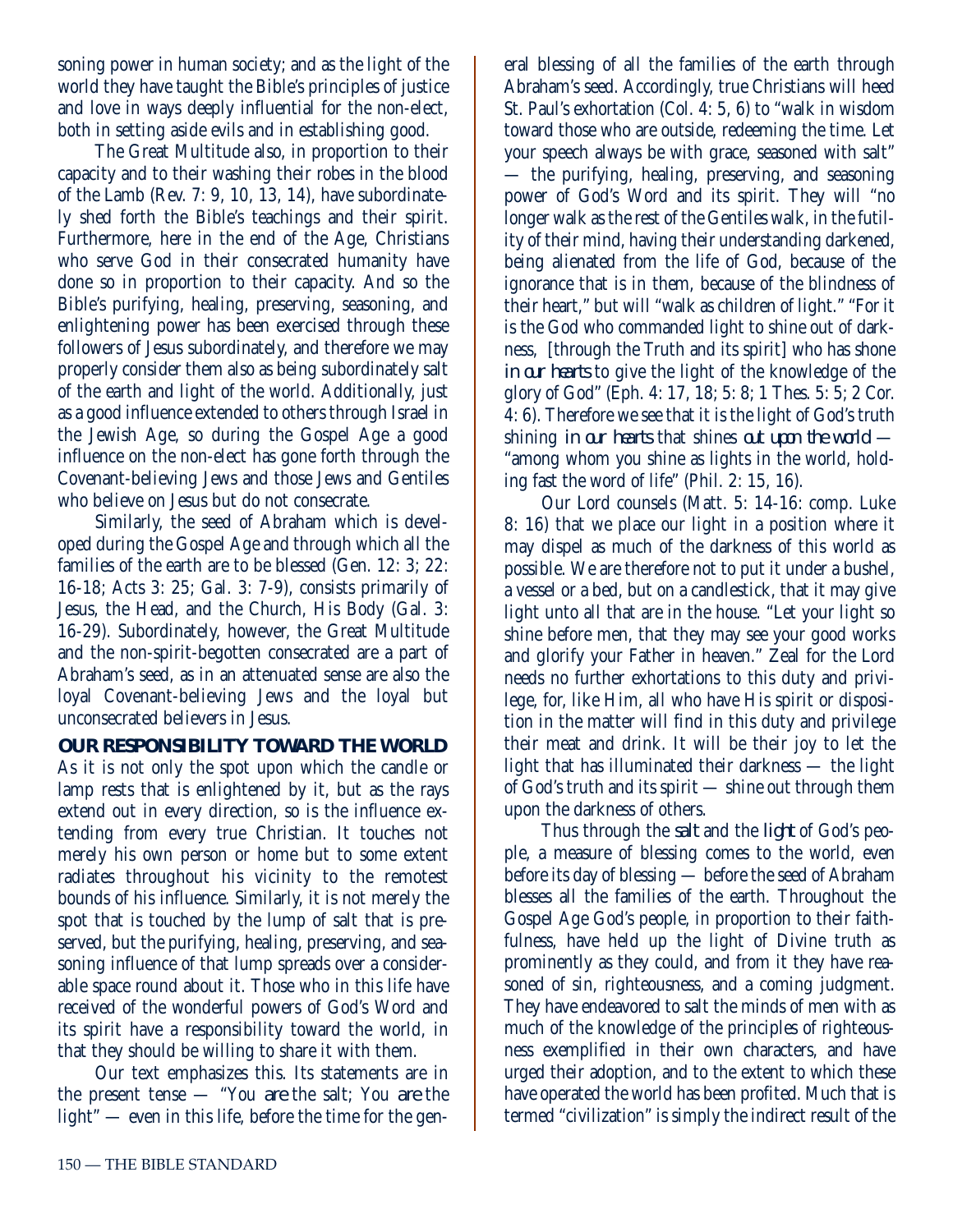measures of salt and light that have been in the world up to this present time.

God, who foresaw the end from the beginning, knew that with all their salt and all their light, His people would not be able to accomplish for the world in general more than this until the appointed time for His kingdom to come and His will to be done on earth as it is done in heaven. Even this work of limited blessing is of great value, both to His people and to the world, as preparatory to the greater future work of restitution (Acts 3: 19-21). Let us, then, as heirs of God's kingdom soon to be established for the worldwide blessing of mankind not forget the Lord's words: "You are the salt of the earth" — "Have salt in yourselves." Therefore, being salted, our very presence will be a rebuke to iniquity and a living testimony to the beauty of holiness (Psa. 96: 9), and the power of Divine grace — "Let the beauty of the LORD our God be upon us" (Psa. 90: 17). Let us endeavor also to focus the reflected light of Divine truth and its holy spirit for the blessing of all who will heed it, for the warning of all who will not, and for the praise and honor of the Great Center and Source of all light — our all-wise, all-just, all-powerful, and all-loving Heavenly Father.

The proper attitude of the Christian toward the world is therefore seen to be, not that of a proud, stoical indifference, but that of a noble, generous, loving benevolence, which, while following Jesus' example (John 17: 16), and therefore keeping entirely separate from the spirit of the world — its unholy aims, ambitions, and doings — is ever ready to bless and, by precept and example, to point to the way of life and holiness. It is not that attitude which proudly says, "I am holier than you," but which, on the contrary, says, "I am no better than you, except for the influences of Divine grace, which are free to all who will accept them. By grace I am what I am; yet still my shortcomings necessitate the merit of my all-sufficient Ransomer" (Matt. 20: 28).

It is not necessary that these sentiments be always expressed in words, for actions speak louder than words, and their testimony is much more potent. The testimony of a holy walk and conversation cannot fail to be to the glory of God, to the wisdom and excellence of righteousness, to the reproof of unrighteousness, and to the fact of a coming judgment in which righteousness shall surely triumph (John 16: 8; Acts 24: 25).

"Salt is good," said Jesus, referring to its symbolism of righteousness, and to its cleansing, healing, and

*Through the salt and the light of God's people, a measure of blessing comes to the world, even before its day of blessing — before the seed of Abraham blesses all the families of the earth.* 

preserving influence; "have salt [purity, righteousness] in yourselves" (Mark 9: 50). If we have not the salt in ourselves, how can we be the salt of the earth? If we are not truly and sincerely righteous, how can we exert upon others the cleansing, healing influence? Mere outward profession of righteousness will not avail as a substitute for the salt of actual and sincere holiness. Mere profession has no healing properties, and can never fulfill our obligations toward the world. Therefore, let us have the salt of actual holiness in ourselves, so that we may be true epistles of Christ, known and read of all men, to the praise of God (2 Cor. 3: 2, 3; 1 Pet. 2: 12).

According to an ancient legend a certain king asked his three daughters how much they loved him. One said that she loved him more than silver. Another, that she loved him better than gold. But the youngest daughter said: "My dear father, I love you more than salt, because nothing is good without you!" Similarly, let us love God because we find that He is the ultimate source of true holiness, and that without Him nothing is truly good (Luke 18: 19).

# **SALT LOSING SAVOR — LIGHT BECOMING DARKNESS**

But let us take heed that, having once received the Truth and its spirit and having for awhile been faithful in retaining it and shedding it forth upon others, we should lose it in a measure or entirely, for some "profess to know God, but in works they deny Him, being abominable, disobedient, and disqualified for every good work" (Titus 1: 16). Let us not be "clouds without water," "trees without fruit" (Jude 12), "speaking lies in hypocrisy" (1 Tim. 4: 2). Our Lord warns: "If the salt loses its flavor, how shall it be seasoned? It is then *good for nothing* [not even for a dunghill, Luke 14: 35] but to be thrown out and trampled underfoot by men" (Matt. 5: 13).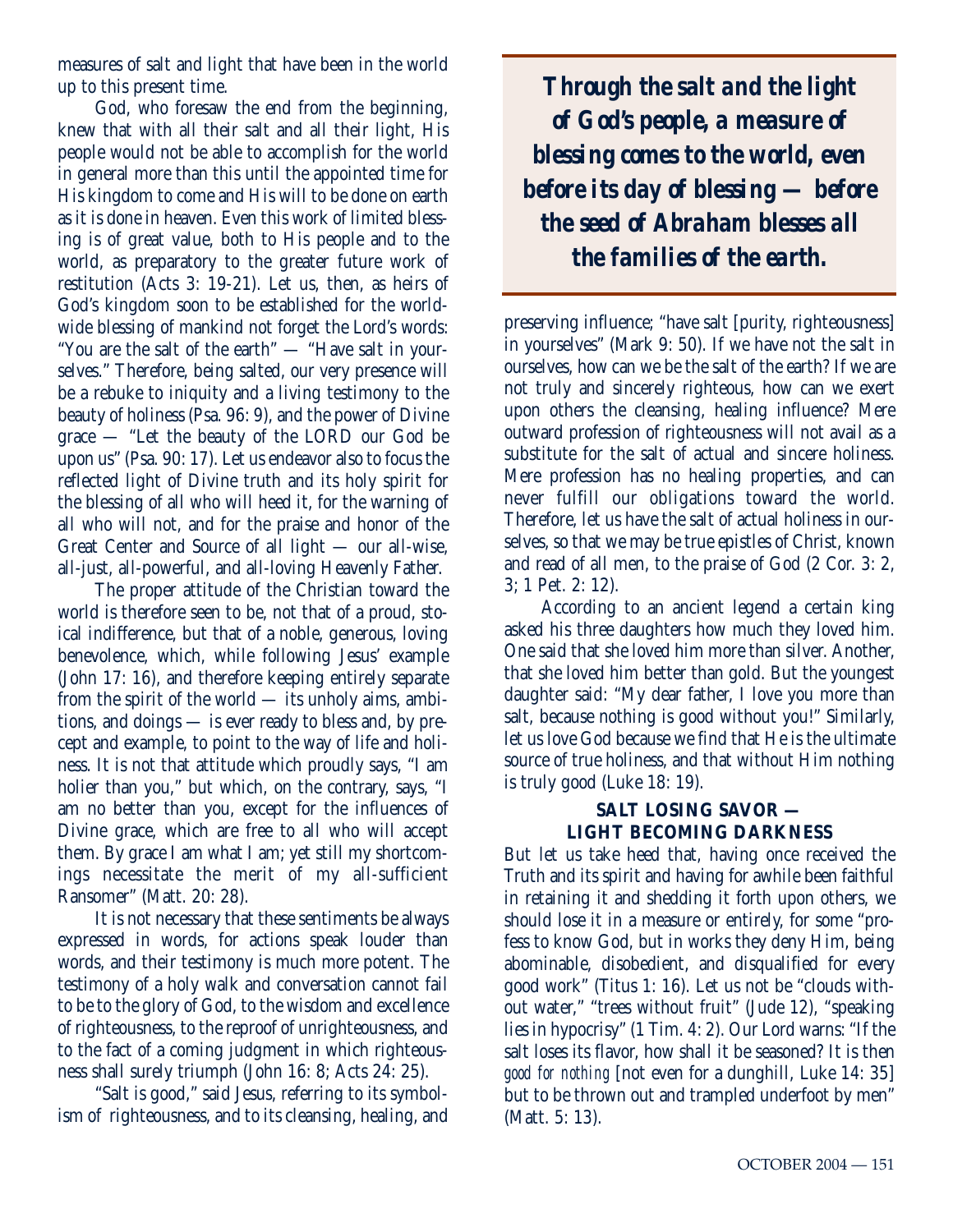It may be that Jesus was here demonstrating the lesson He wished to teach by an illustration with which His hearers were well familiar, such as, the case of the merchant of Sidon who rented many houses in which to store a 20-year supply of salt that he had brought from the marshes of Cyprus, only to find that after a while the salt next to the earthen floors of the houses had effloresced, degenerated, lost it saltness, and so eventually was used as roadbed filling on the roads around Sidon.

So if a Christian who once had in himself the salt, the Truth and its spirit in its purifying, preserving, seasoning, and healing power, and then should turn again like "a sow, having washed, to her wallowing in the mire" (2 Pet. 2: 22), if he should wilfully and persistently fall away from truth and righteousness, he is "then *good for nothing*" — for God cannot consistently use in His service throughout eternity those who are not in harmony with His will (Heb. 6: 4-8; 10: 26-31, 38, 39). How important then, that we not only have the salt in ourselves, but that we continue to retain it!

In Matt. 6: 23 and Luke 11: 35 we find another warning from our Lord: "If therefore the light that is in you is [become] darkness, how great is that darkness!" — both to the individual soul in whom the light has gone out, and to the world, from whom the light is thus obscured. Satan achieves no greater triumph than when he seduces a soul that was once enlightened and sanctified by the Truth. The influence of such an one for evil is more than doubled.

Also many sincere Christians neglect the careful study of God's Word — the sure word of prophecy, "which you do well to heed as a light that shines in a dark place"  $(2$  Pet. 1: 19) — and therefore instead of shining forth the Word of Truth, they shine forth their own opinions. They have "a zeal for God, but not according to knowledge" (Rom. 10: 2). They are messengers of darkness, rather than messengers of light. "Therefore take heed that the light which is in you is not darkness" (Luke 11: 35). Let us make sure that we "fear [reverence] the LORD, and serve him in *sincerity* and in *truth*" with all our heart (Josh. 24: 14; 1 Sam. 12: 24).

\* \* \*



The lighthouse stands upon the shore: Though darkness shroud the dismal night And storms beat down and waters roar — There shines a never-failing light.

It shines not for itself alone; The seaman's friend, it shines from far, As though an angel from God's throne Came down to be his leading star.

It warns to shun the breakers near, Safe into port the vessel guides, Points where a wider course to steer, Shows how to 'scape conflicting tides.

By holding forth the Word of Life To those who flounder in the night, O'erwhelmed by error, sin and strife, God's people are the beacon light.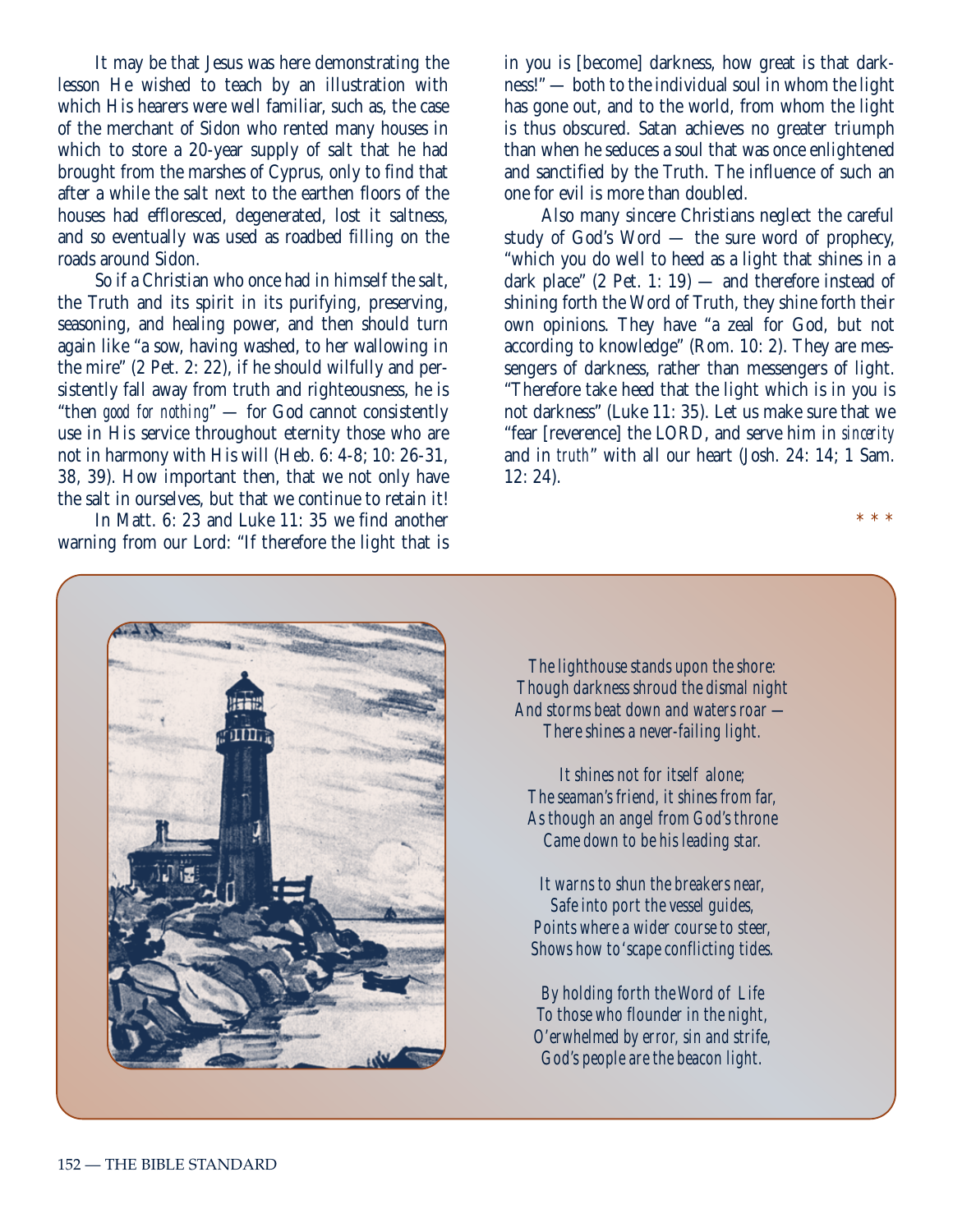# The Secular and Sacred **Cubits**

With all the many conflicting and uncertain values given as to the length of the cubit among the ancients and present day scholars, how can we be certain as to which measurements are used in the Bible?

First of all let us consult the dictionary definition — *cubit*: An ancient unit of measure, originally equal to the length of the forearm from the tip of the middle finger to the elbow, or from 17 to 22 inches (*The American Heritage Dictionary*); approximately 18 inches (*Holman Bible Dictionary*).

It is important to recognize that there were differing lengths for the cubit depending on the location and country in which it was used. Just as in the financial world, where various currencies, their names and values change in accordance with time and the national standards, so it has been with the cubit. Since the ancient cubit is no longer in general

use and has not been used for centuries, its exact length is questionable, particularly as it relates to nationalities other than the people of Israel and the Bible. We make this exception because the Bible has provided a means for testing the accuracy of the sacred cubit used in the Scriptures. Furthermore, to better understand this subject, it is absolutely essential to be cognizant of the fact that the Bible uses two different length cubits. One cubit designated as the secular cubit has a length of 18 inches and the other being the sacred cubit is of 25 inches. If the item to be measured has to do with a secular person or thing, the measurement is determined using the 18 inch cubit. The sacred cubit of 25 inches was used by the ancients in construction that had to do with Israel, its sacred peoples, and their ancestors (Amos 3: 2).

There are some interesting time features hidden in the Tabernacle that are revealed by measurements using the cubit. But before performing these tasks it will be in place to point out the fact that, as in the case of the Great Pyramid and the Tabernacle, the measuring tool is the sacred cubit of 25 inches. In the writing of *Tabernacle Shadows* the cubit of 18 inches was used. This measurement uniformly kept would maintain the relative proportion of the parts to one another, but it breaks down when it comes to point out the various features to be presented hereinafter. The sacred cubit was also used in the construction of Noah's ark and in Solomon's and Ezekiel's temples, in all of which the

> cubit of 18 inches breaks down in working out the symbolisms that are set forth in these sacred structures. But the sacred cubit of 25 inches works nicely and brings the desired results. It is understandable why God ignored the conflicting cubits of the heathen nations and instead used one adapted to His purposes, which is the Bible's sacred cubit.

There are many Tabernacle time features that prove that the length of the sacred cubit is 25 inches and could not be a cubit of 18 inches or one of 21.88 inches, or other. One of these points will be presented now as we consider the length of the Tabernacle's court curtain (Ex. 27: 9-18; please read before proceeding). Since this is a time related calculation, as in the Pyramid measurements, one inch represents one year in time. We will exclude the length of the gate of 20 cubits from the calculations. The length of the court curtain minus the gate is 280 cubits which when multiplied by 25 (25 inches  $= 1$  cubit) gives a total of 7,000 inches. This represents the 7,000 years  $(1 \text{ inch} =$ a year) from Adam's fall, Oct. 4127 B.C. until Oct. A.D. 2874, when the whole race will be enclosed within human perfection, as typed by the court condition (*Tabernacle Shadows,* p. 17: 3). If we use a cubit of 18 or 21.88 inches the products would be 5,040 and 6,126.4 inches respectively which are both nonentities as to time spans in the Divine Plan.

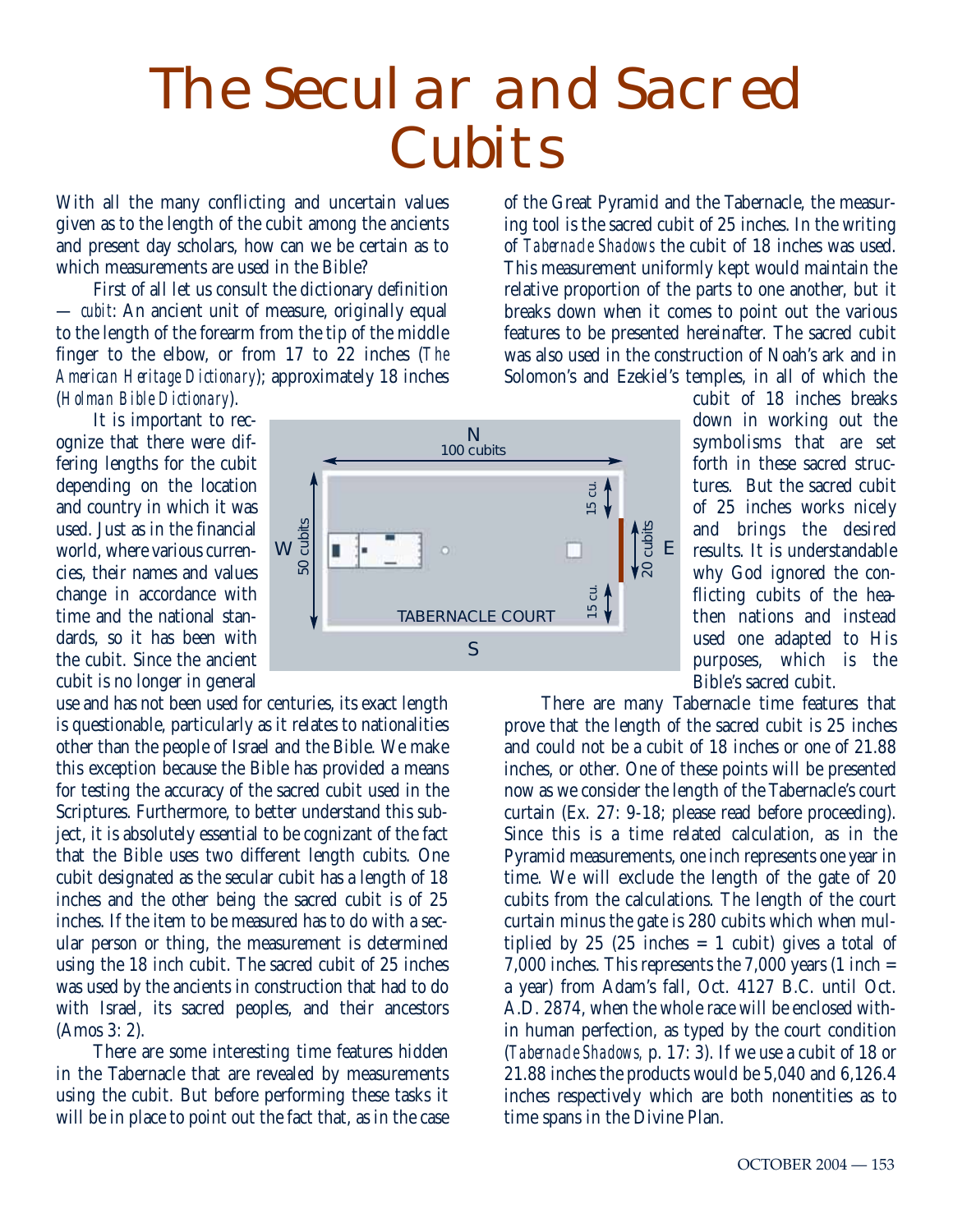*If the measurement has to do with the religious aspects presented in the Scriptures the sacred cubit is employed. . . . If the measurement is associated with heathen peoples other than God's people . . . the secular cubit of 18 inches comes into play.*

The distance from the northeast corner of the gate around the curtain to the southwest corner of the court adds up to 165 cubits which when multiplied by 25 is equal to 4,125 inches. This represents 4,125 years from Adam's fall in 4127 B.C. to October of 2 B.C., the date of Christ's birth (see *Studies in the Scriptures* [hereafter referred to as *SITS*], vol. 2, pp. 55, 58-61). If we continue this last measurement of the curtain from the southwest corner to <sup>3</sup>/<sub>4</sub> the way along the south curtain it will add 75 cubits to the 165 cubits which then totals 240 cubits  $(240 \times 25 = 6,000$  inches). This symbolizes the 6,000 years from Adam's fall in Oct. 4127 B.C. to Oct. A.D. 1874, the date of Jesus' Second Presence (*SITS,* vol. 2, pp. 33-36). Continuing on with the measurement of the remaining curtain to its termination at the southeast corner of the gate is an additional 40 cubits  $(25 + 15 = 40)$ , and 40 x  $25 = 1,000$ inches. This represents in years the length of the Millennial reign of Christ and the Church from Oct. 1874-Oct. 2874 (*SITS*, vol. 1, pp. 303: 3- 306).

Another corroboration of the use of 25 inches as the length of the sacred cubit is found in *Great Pyramid Passages* by Edgar, p. 21, par. 19: "As a result of painstaking investigation, Professor C. Piazzi Smyth ascertained that the unit of measure employed by the builders of the Great Pyramid is a *cubit*, divided into five parts, and each of these into five smaller parts, named by Professor Smyth, *Pyramid inches*. Thus there are 25 Pyramid inches in a Pyramid cubit. To convert a British-inch measure to its corresponding value in Pyramid inches, we must *deduct* one-thousandth part of the British-inch measure from itself. Therefore, a round 1,000 British inches equal 999 Pyramid inches. Sir Isaac Newton, in his *Dissertation on Cubits*, claimed that the sacred cubit of the Israelites approximately equalled 25 British inches, while the Egyptian cubit

measured 20.68, and the Greek and Roman cubit 18.24 British inches."

To attempt to substitute any other length than 25 inches for the Tabernacle and Pyramid cubits would destroy the religious, scientific, and time features that are revealed by measurement in those remarkable structures.

As indicated above, the Bible makes use of another measurement for the cubit. And this has to do with the secular cubit of 18 inches. We have already considered the sacred cubit of 25 inches. If the measurement has to do with the religious aspects presented in the Scriptures the sacred cubit is employed. But on the other hand, if the measurement is associated with heathen peoples other than God's people, such as the Greeks, Romans, or other non-Jewish neighbors of Israel, the secular cubit of 18 inches comes into play. There is an example of the use of the secular cubit in 1 Sam. 17: 4: "And there went out a champion out of the camp of the Philistines, named Goliath, of Gath, whose height was six cubits and a span."

Goliath's immense height, 9 feet and 8 inches, according to the secular cubit which doubtless is here meant since he was a secular man, represents the great intellectual achievement powers of the leading evolutionists, like Darwin, Wallace, Spencer, Huxley, and Haeckel.

This reference suggests that to use the sacred cubit here would make Goliath over 13 feet tall. The *Holman Bible Dictionary* (p. 1406) puts Goliath's height at "about nine and a half feet." To be more exact it would figure out like this: six cubits  $(6 \times 18)$ <sup>"</sup> = 108<sup>"</sup>, divide 108" by  $12" = 9$  feet) and a span (or 8 inches) = 9' 8".

Most Bible authorities recognize only one cubit that is used in Scripture, but a few like Holman, despite uncertainty as to their exact length, recognize two, the common cubit (about 17 ½ inches) and a royal or long cubit (about 20 ½ inches). He correctly associates the common cubit (should be 18") with Og the king of the Amorites of Bashan and to Goliath the Philistine warrior. It is critical to the understanding of the Bible's cubits, particularly as it relates to the sacred cubit, that their value must be without variance, otherwise they could not be used with certainty to indicate Bible truths by measurement.

Therefore, considering these points it is Scriptural and logical to accept the 18" secular cubit and the 25" sacred cubit as those that are used to determine the Bible's symbolisms by measurement.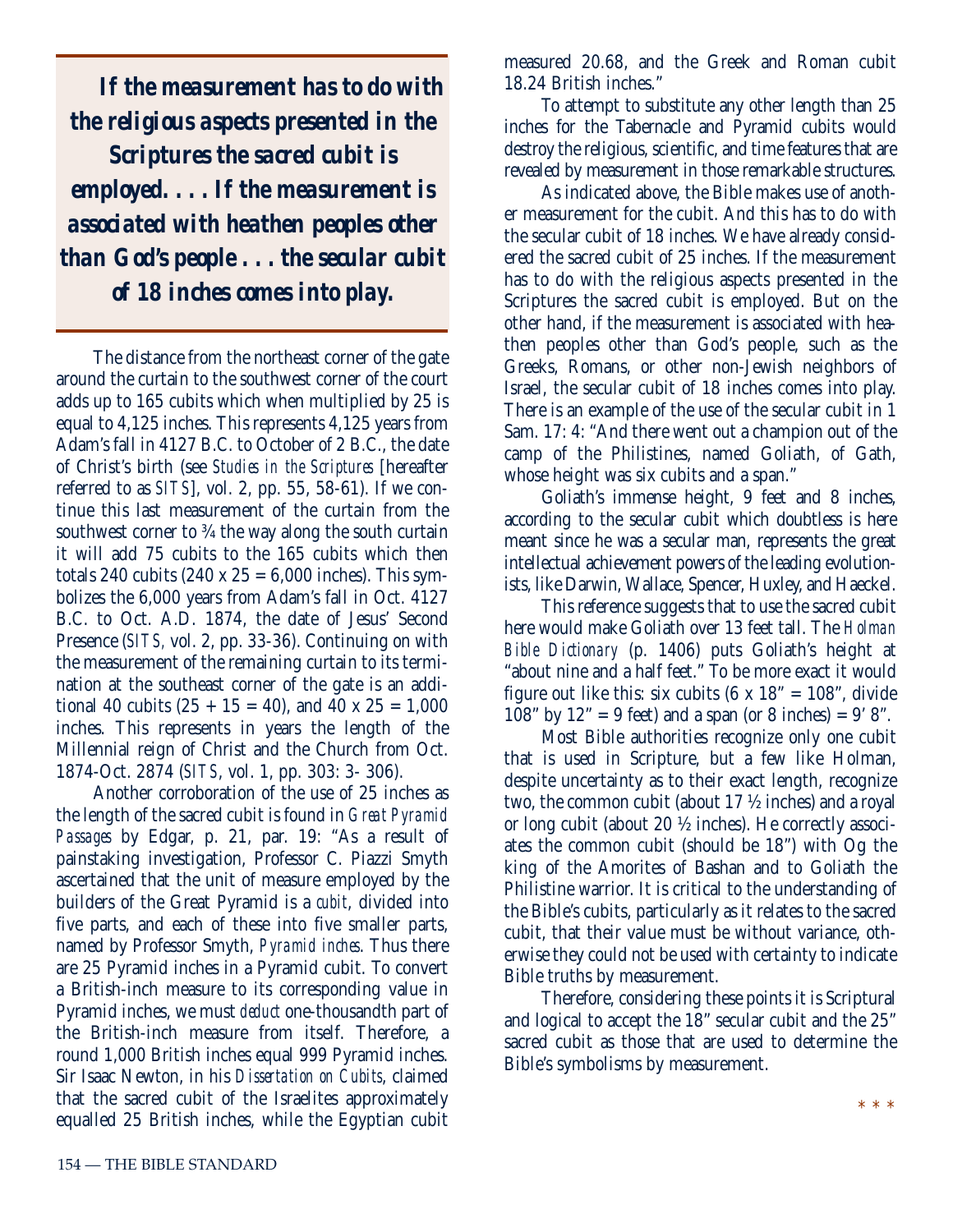

# **OUR ADVERSARY AS A ROARING LION**

"Your adversary the devil, as a roaring lion, walketh about, seeking whom he may devour: whom resist stedfast in the faith" (1 Pet. 5: 8, 9). In what sense does our great Adversary go about as a roaring lion?  $\overline{\mathsf{Q}}$ 

The Scriptures give us various descriptions of Satan, the "angel of light" (2 Cor. 11: 14). He is compared to a serpent and a roaring lion. Of course, he does not fill all of these pictures at one moment, nor does he go about as a roaring lion all the time. The lion has a very stealthy walk. On his feet are soft cushions which enable him to come very near to his prey before his approach is recognized. It is said that at this point, when the beast is about to spring upon his prey, he roars so loudly that the victim is paralyzed with fear and thus is easily caught. A

Satan, the adversary of the Lord's people, is strong and lion-like, vigilant and fully awake. He is always seeking to "get an advantage of us," as the Apostle Paul declares (2 Cor. 2: 11). He lies in wait, seeking to devour us. Although he is alert, yet he never approaches us with a roar, but creeps stealthily upon us in some unlooked-for place or time, to devour us, to overcome us, to crush out our spiritual life, and particularly to destroy our faith in God. As those whose ears are trained to detect the footsteps of the lion will hear his steps, while those who are unfamiliar with his habits will not hear the slightest sound, so should we, whose ears the Lord has opened, and whose eyes have been anointed with the eye salve of consecration and submission to the Lord's will, be of quick perception (for "we are not ignorant of his devices") to recognize the approach of our arch-enemy and to resist him.

As the lion uses fear to paralyze its victims, so it is with Satan. From personal observation, we see that

fear is one of the most disastrous things for the Lord's people to have  $(1$  John  $4: 18$  – except the "fear" [reverence] of the Lord," which is the proper fear. As God incites by love, so Satan incites through fear, through false doctrines, the root of error, which terrorizes mankind as to the future. This kind of influence from the Adversary is what is meant by the Apostle. But we are to resist Satan.

Once the Apostles were under threat from the Jewish Sanhedrin, and they prayed, "Now, Lord, look on their threats, and grant to Your servants that with all boldness they may speak Your word" (Acts 4: 29). Of course, this statement does not prove that the men of the Sanhedrin were devils, nor that they were viciously inclined of themselves, nevertheless, the Adversary sought through them to intimidate the Apostles.

## **Intimidation of God's People**

So today there are some who seek to intimidate the Lord's people, for example, by threatening them with dire consequences, such as sickness, financial losses of various kinds, unemployment, business reverses, and the loss of God's favor, if they do not accept certain teachings, or if they give financial support to those who oppose their errors. But those who have "conceived mischief, and brought forth falsehood" often suffer for themselves or their households the very things that they threaten to others, for it is written: "He made a pit, and digged it, and is fallen into the ditch which he made. His mischief shall return upon his own head" (Psa. 7: 14-16).

The Lord's faithful people are not to fear Satan nor his emissaries (whether they are wittingly or unwittingly so). If we have the holy spirit  $-$  not "the spirit of fear; but of power, and of love, and of a sound mind" (2 Tim. 1: 7), we will be strong and of good courage. "If God be for us, who can be against us?" (Rom. 8: 31). When we hear the roaring of the lion, no matter from what direction, we are to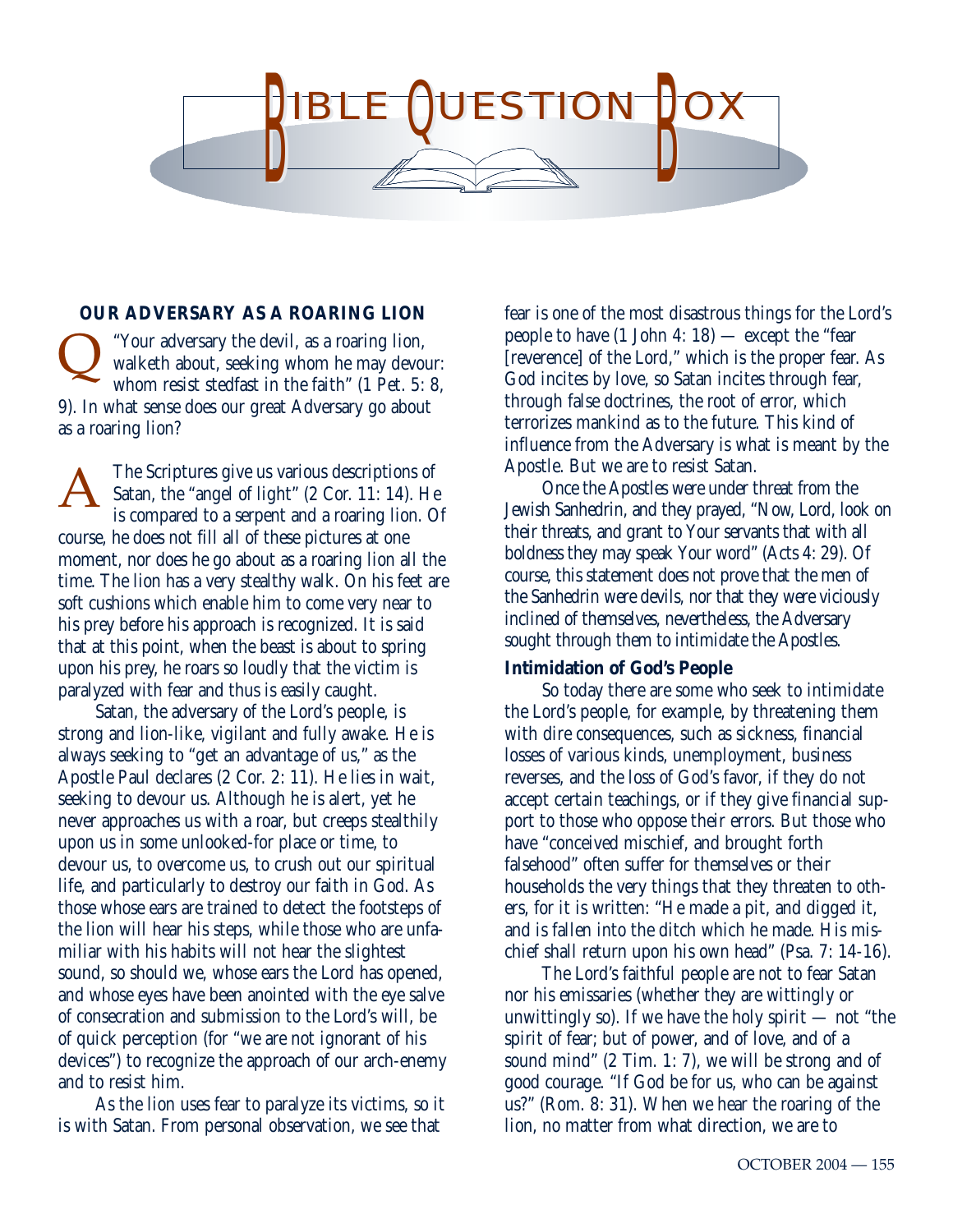*Satan may roar against us and seek to devour us, but as we resist him, steadfast in the faith, God, who is faithful, will always through His Word, His spirit, and His providences overrule matters so that we are not tempted above that we are able to bear.*

remember that the Lord is on our side and that He does not cause us to fear. The thought that Satan opposes us and that we are contending not merely with the fallen flesh, but also with wicked spirits in high positions of power (Eph. 6: 12), would appall us if we did not, by positiveness of decision, acquire great help from other unseen powers (1 John 4: 4). From the instant that we resist temptation and stand up for the Lord and His cause we begin to become strong in the Lord and in the power of His might. Thus we resist the devil and he flees from us (Jas. 4: 7). The careful follower of Christ will not give place to the devil (Eph. 4: 27), but will keep himself so that the wicked one (Satan) will not be able to touch him (get a hold upon him)  $-1$  John 5: 18. Thus Satan may roar against us and seek to devour us, but as we resist him, steadfast in the faith, God, who is faithful, will always through His Word, His spirit, and His providences overrule matters so that we are not tempted above that we are able to bear, but will with the temptation also make a way of escape so that we can bear it (1 Cor. 10: 13).

# **GREATER LIGHT BRINGS GREATER RESPONSIBILITY**

"If I had not come and spoken unto them, they had not had sin; but now they have no cloak for their sin" (John 15: 22). Please explain this verse.  $\overline{\mathsf{Q}}$ 

Our Lord referring here to the scribes and Pharisees, explained that the light of His teaching gave a greater responsibility to those who heard it than to those who had not heard it. If they had never come into contact with the light, they would never have knowingly sinned against the light, and A

therefore their sin was greater in proportion to the greater blessing against which they were sinning. As Jesus expressed it directly to them on one occasion, "If you were blind, you would have no sin; but now you say, 'We see.' Therefore your sin remains" (John 9: 41).

So it is today. Those who have never had their eyes opened, who have never heard more than the heathen, would have no more sin than other heathen people whose eyes have never been opened. But when one sins with a measure of wilfulness against the light and knowledge he has received, his sin is greater, more flagrant. Our responsibility is in proportion to the light given to us. This seems to be the reasonable view of the matter.

# **SINNING WILFULLY: WHAT TO DO?**

What should one do who has committed a sin or sins, which he recognizes to be more or less wilful?  $\overline{\mathsf{Q}}$ 

Above all, do not give in to Satan's temptation to cause you to believe that you have committed the sin unto death, and that there is no further hope for you, and that therefore it is useless to try to come back into harmony with God, truth, and righteousness. Instead, remember that "a righteous man may fall seven times and rise again" (Prov. 24: 16). Go to God in prayer in the name of our Savior Jesus Christ and assure Him of your sincere repentance (Psa. 32; 51; 130; 2 Cor. 7: 9-11), of your desire for His forgiveness, and of your determination to follow the right course in the future. Ask Him to forgive your sins in the name and merit of Jesus (Isa. 1: 18; Luke 11: 4; 1 John 1: 9), and be assured that both He and our Lord Jesus are ready to forgive you and to receive you as you come in this way (Isa. 57: 15; Matt. 11: 28, 29; John 6: 37). A

Leave it to God to give you whatever "stripes" He sees are necessary because of the wilfulness in your sins, and be resigned to bear the "stripes" uncomplainingly as chastenings, given to you by Him in love (Heb. 12: 1-13). The fact that one who has committed a more or less wilful sin is penitent and is seeking forgiveness is a good evidence that he has not committed the sin unto death, the unforgivable sin, for in the case of those who have committed the sin unto death it is impossible "to renew them again unto repentance" (Heb. 6: 4-6).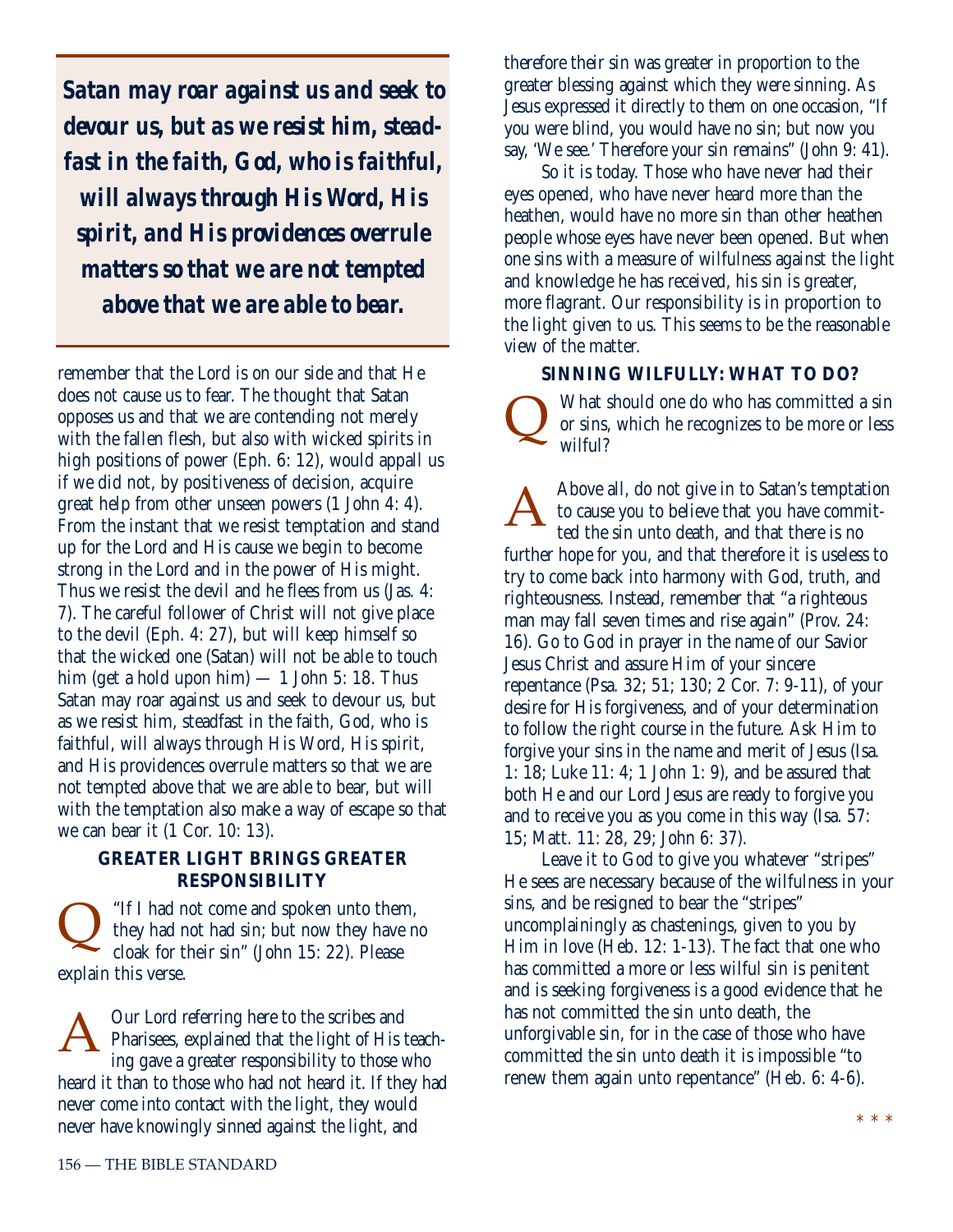# **Servants of God and Man**

*The tenth in a series of articles on godly men and women from around the world, whose lives have shaped the cultures in which we live*

# **FANNY CROSBY** 1820-1915

# **Hymn Writer and Poet**

Frances Jane Van Alystyne, better known by her pen name, Fanny J. Crosby, has left us a legacy of over 9,000 hymns, made more remarkable by the fact that she was blind for nearly her entire life.

# **Handicap Made into a Strength**

Fanny was born in Putnam County, New York, in 1820. At six weeks of age she caught a common cold, but when a doctor treated her inflamed eyes with hot mustard poultice, she became blind. Later in life she said that she never held any resentment toward the doctor but always believed the Lord had permitted it to happen, and felt sure she could never have accomplished as much as she did in life had she retained her sight.

When Fanny was five, neighbors and friends pooled enough money to send her to a famous surgeon. After examining her, he remarked, "poor little blind girl." That experience motivated young Fanny never to allow her blindness make her unhappy or prevent her from living a useful life, and she never allowed people to pity her because of her blindness.

# **Education**

As a child Fanny had an irrepressible passion for knowledge, a great desire to gain an education, and an extraordinary memory. Her family would often read the Bible and poetry to her. Her grandmother was an especially strong and positive influence, and they would spend hours together in the meadows.

When Fanny was nine the family moved to Connecticut and for the next six years she received an education from a Christian lady, a Mrs. Hawley, who introduced her to many fine pieces of literature. Her teacher helped her gain a thorough knowledge of the Bible by having her memorize four or five chapters a week. After a year she had committed to memory the four Gospels and a large portion of the first four books of the Old Testament.

Fanny had a particular interest in poetry and showed her talent for writing at an early age. She would send some of her verses to her grandfather who gave her much encouragement.

At 15 years of age Fanny entered The New York Institution for the Blind and proved to be one of the brightest and most highly favored pupils. They were taught the Bible, *Pilgrim's Progress,* and prose and poetry in raised characters. Fanny's favorite studies were English history, philosophy, and science. She loved the singing classes and learned to play the organ, guitar, and piano. She graduated in 1842 at the age of 22.

# **Experiences as a Teacher**

After graduation Fanny was appointed a teacher in the Institution, a post she held for 15 years. She proved to be a good teacher because she loved and sympathized with the young people she worked with, and many of them testified to her influence in their lives.

While teaching at the Institution Fanny's literary skills blossomed. She made many contacts with influential people, including several future Presidents. Two of her books of poems were published while there, and a third shortly after she left. She became recognized as the "Poet Laureate" of the Institution.

One day a mother brought her son, a young man who had recently lost his sight, to request that he be accepted as a student of the Institution. The mother was impressed with Miss Crosby and asked if she could become her son's personal tutor. The student's name was Alexander Van Alstyne, the man Fanny married in 1858, the year she left the Institution. Van Alstyne was a fine Christian man, a talented teacher, who even composed the music to several of Fanny's hymns. They apparently enjoyed a happy 44-year marriage until his death in 1902.

# **Consecration to God**

In 1850, at 30 years of age, Fanny felt a longing for inward peace and started attending revival meetings held in a local Methodist Church. One evening after prayer the congregation began singing the hymn, *Alas! and Did My Savior Bleed?* — and when they sang the third line of the last verse: *Here, Lord, I give myself away; 'Tis all that I can do*, Fanny surrendered herself to her Savior, sprang to her feet, and shouted "Hallelujah." From that time on Fanny's talents and work were used for the glory of her God and the honor of her Savior.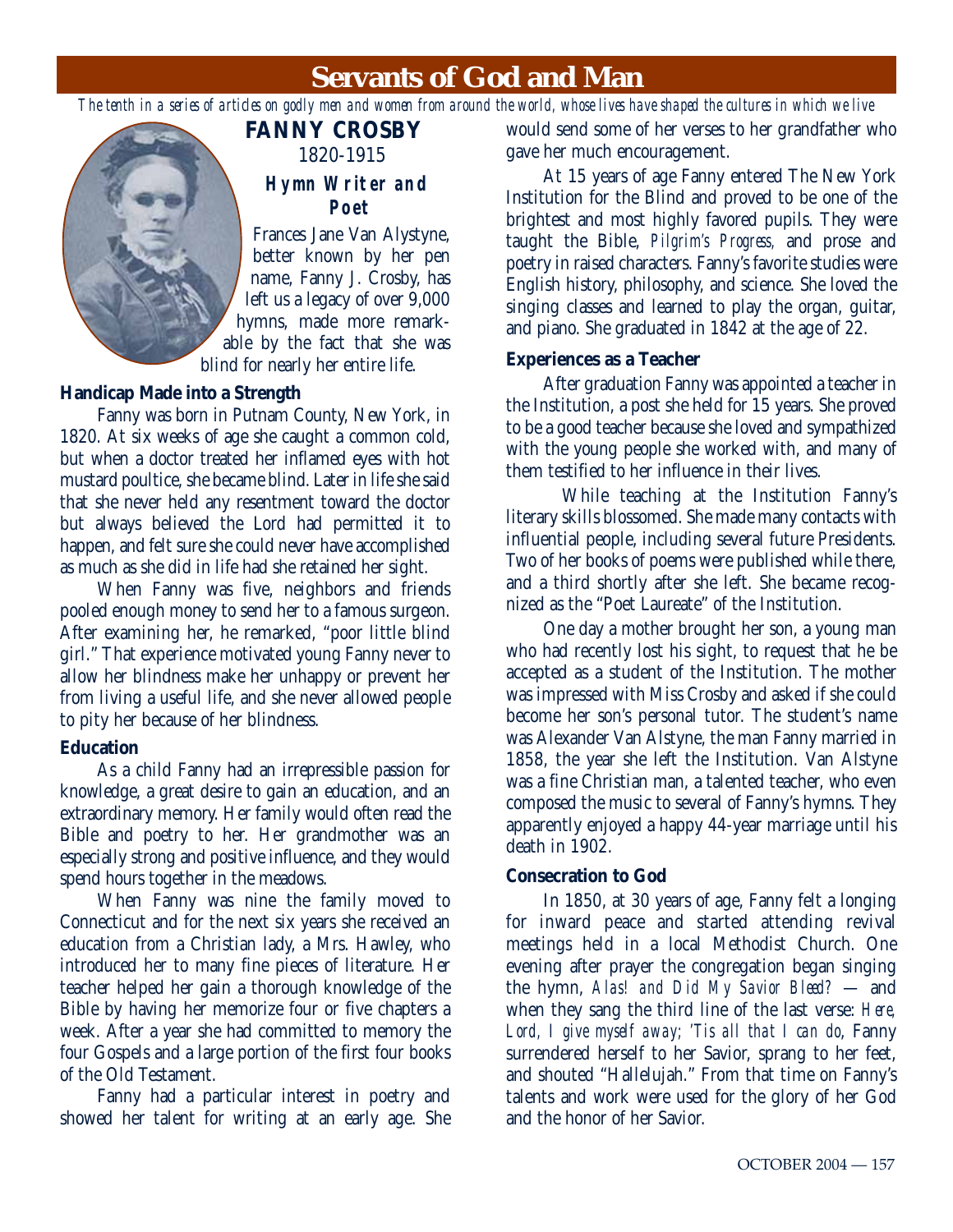# **Her Life's Work**

Earlier in life Fanny's composition was exclusively in the field of poetry, but that all changed in 1864 when she met a man by the name of William B. Bradbury, spoken of as the father of popular Sundayschool music in America.

Bradbury had for years hoped to meet someone who could write words for his melodies. When he met Fanny he suggested that they collaborate in the writing of a song. The result was a missionary hymn entitled *There's a cry from Macedonia,* and then her work as a Gospel hymn writer began. She continued collaborating with him for the next four years until his death. Eventually Fanny worked for a number of other composers, including Ira D. Sankey (who was featured in the February *Bible Standard*).

It was also in 1864 that Fanny met William Doane. With him she wrote the first of her hymns that gained worldwide acclaim, the title being *Pass Me Not, O Gentle Savior*. In this hymn she expressed, as she did so many times afterwards, the tender personal relationship with Jesus which was the theme of her hymn writing. The words are:

*Pass me not, O gentle Savior, Hear my humble cry: While on others Thou art smiling, Do not pass me by.*

*Let me at a throne of mercy Find a sweet relief; Kneeling there in deep contrition, Help my unbelief.*

# **"Safe in the Arms of Jesus"**

There are so many stories having to do with Fanny's hymn writing. One of the most monumental tells of the day in 1868 when Mr. Doane knocked hurriedly on Fanny's door. He told her he needed to catch a train in 40 minutes, but had composed a new melody he was anxious for her to hear. After playing it he asked her what the melody "said." In a few moments Fanny sang what was later to become one of the most moving hymns of all time, one that has comforted countless mothers who have lost a child in death. Some of the words are:

*Safe in the arms of Jesus, Safe on His gentle breast, There by His love o'ershaded, Sweetly my soul shall rest.*

Some of her other most popular hymns are *Rescue the Perishing; Jesus Keep Me Near the Cross; The Bright Forever; Close to Thee; Savior, More Than Life to Me;* and *I Am Thine, O Lord*.

# **Hymn Writing Talents**

Fanny's memory was one of her most blessed gifts. At 86 she wrote: "If I were given a little time in which to do it, I could take down from the shelves of my memory hundreds if not thousands of hymns that I have written in the sixty years during which I have been praising my Redeemer through this medium of song." She believed everyone could and should cultivate the faculty of memory.

Fanny Crosby was a prolific hymn writer, yet she never forced the words, for they often came spontaneously. She would never write out her hymns but would compose them to completion in her mind first and then have them recorded by an amanuensis. It is claimed that she would work on a dozen hymns in her mind at a time.

# **Fanny's "Soul's Poem"**

One of Fanny's hymns was so personal that she did not share it for years. The story follows:

This hymn was inspired by a thought expressed in a sermon that Fanny heard, to the effect that no Christian should fear death because the same grace that teaches us how to live will also teach us how to die. Within hours Fanny began writing the hymn. Two years later she was at an evangelistic meeting and was asked to give a testimony. It was then that she said there was a hymn she had written but it had never been published. She called it her "soul's poem" and said that when she was troubled she would repeat the words to herself and it would bring comfort to her heart. She then recited the words while many wept:

*Someday the silver cord will break and I no more as now shall sing; but oh, the joy when I shall wake within the palace of the King! And I shall see Him face to face, and tell the story — saved by grace!*

Within a few weeks, George C. Stebbins composed music for the hymn, entitled *Saved by Grace,* and it was sent out into the world, to bring sweet comfort to thousands who glorified God and trusted in His grace to bring them to their desired haven.

\* \* \*

Sources: www.wholesomewords.org/biography/bcrosby.html; www.nyise.org/fanny/songbird.html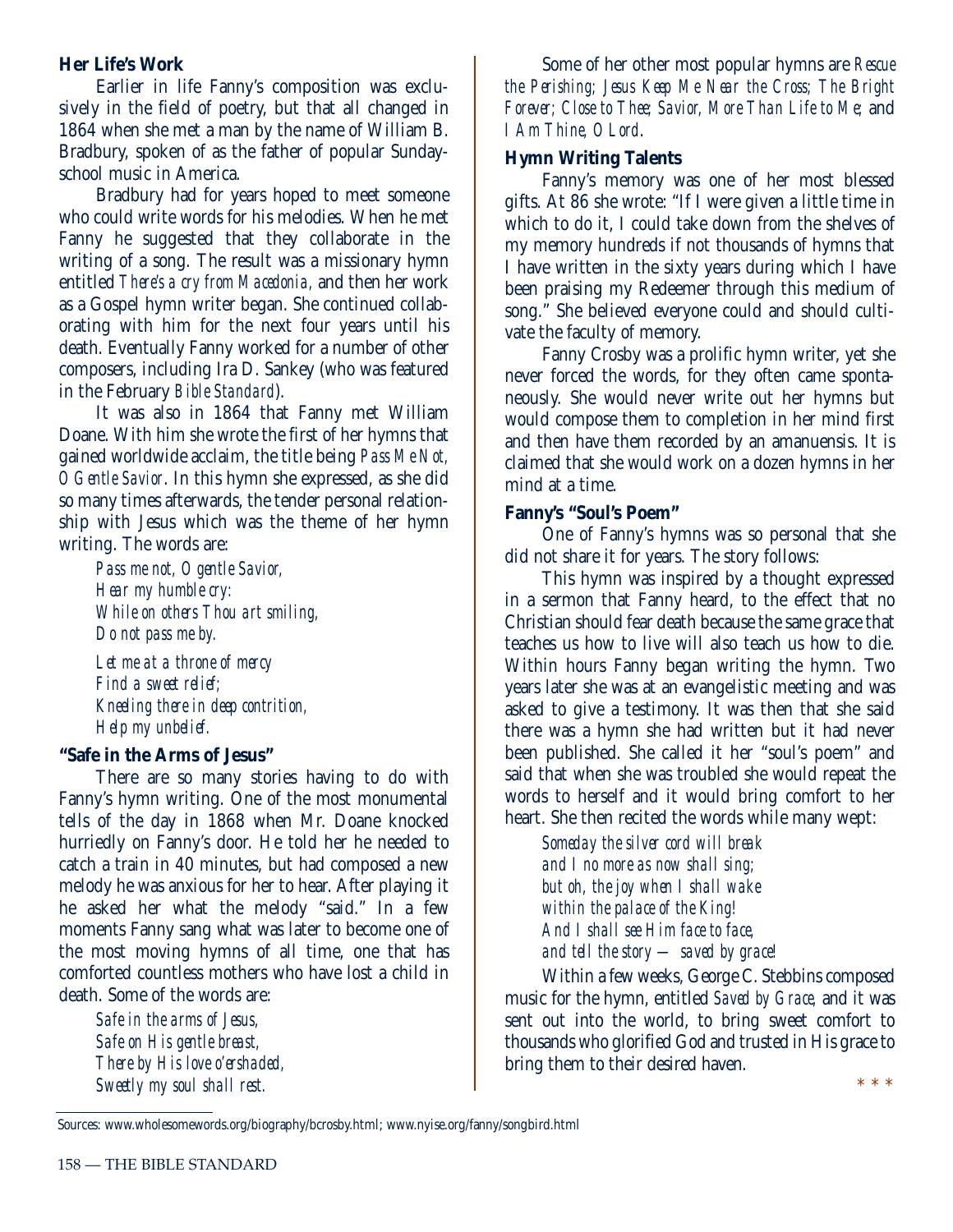# **THE MAIL BOX**



To the Bible Standard:

Just to let you know the Lord put in my heart to donate a set of books to our public library, and copies of the *Bible Standard*. I'll look forward to renewing my own collection on the next occasion, if Jehovah permits. I'm sure people will study them and eventually contact you.

Blessings! Thank you in the name of the son of God, Jesus the Messiah (Christ),

Your servant in the Lord, E. M., Mississippi

Dear Bro. Herzig,

I really enjoy your articles on the servants of God and man, and all the rest. Thank you and may God bless you all. Sincerely, E. K., Oregon

Dear Brethren,

It is with immense gladness and joy to God when I received *The Divine Plan of the Ages* from your good selves. I am grateful to you all.

"The Plan of the Ages" is throwing much light on the real meaning, and revealing the truth of the Scriptures to any ardent seeker. I am studying the book in conjunction with answering the "Berean Questions" contained in the accompanying booklet.

Please kindly send me the next book so that I shall have an unbroken study into the "riches of secret place" which these studies really mean to me.

Please continue sending me *The Bible Standard.* I have come to value it as an important arm of my spiritual growth. Thank you, G. A., Nigeria

**We welcome your letters for publication but reserve the right to edit them. We indicate only the correspondent's initials, except where the writer is an appointee of the Movement. Submit letters, marked "Editorial" to our mailing address, or e-mail us at:** *editorial@biblestandard.com* **(enter "Letters Column" in the subject line).** *Please give your full name and postal address.*

# **PUBLICATIONS**

### **A partial list of our publications appears below. Send for our free catalog.**

*Prices are for U.S. addresses only; others add 25 percent toward postage.*

#### **STUDIES IN THE SCRIPTURES**

| Vol. 1, The Divine Plan of the Ages  paperbound \$1.50, cloth \$3.00     |  |
|--------------------------------------------------------------------------|--|
| Vol. 2, The Time Is At Hand (chronology, antichrist, etc.) \$4.00        |  |
|                                                                          |  |
| Vol. 4, The Battle of Armageddon (the great conflict)  \$ 2.00           |  |
| Vol. 5, The At-One-Ment Between God and Man (clearly explained)  \$ 2.00 |  |
| Vol. 6, The New Creation (its duties, baptism, sabbath, etc.) \$2.50     |  |
| Complete set of these clothbound "Bible keys" \$10.95                    |  |

#### **ATTRACTIVE HARDBOUND BOOKS**

| Life — Death — Hereafter (224 pages)  paperbound \$1.50, cloth \$2.00  |
|------------------------------------------------------------------------|
| God (547 pages; describing Jehovah's great attributes, etc.)  \$2.00   |
| Creation (585 pages; describing God's creative work, etc.) \$2.00      |
| The Bible (794 pages; much useful information on it, its uses)  \$2.50 |
| $Christ - Spirit - Covenants (744 pages, very informative) $ \$ 2.50   |
|                                                                        |
| The Millennium (480 pages; expounding many Scriptures)  \$7.00         |
|                                                                        |
| Poems of Dawn (300 choice Christian poems for many occasions) \$5.00   |
| <i>Photo-Drama of Creation</i> (good for children; paperbound)  \$4.95 |
|                                                                        |
| Tabernacle Shadows (176 pages, types explained)  hardbound \$4.00      |
|                                                                        |

#### **HELPFUL PRICED BOOKLETS**

| Anglo-Israelism — A Modern Delusion (80 pages; this and other          |     |
|------------------------------------------------------------------------|-----|
| serious errors of H. W. and Garner Ted Armstrong refuted) 50           |     |
| <i>The Gift of Tongues</i> — Should We Seek or Shun It? (80 pages) 50  |     |
| Is there Hope for Any of the Unsaved Dead? (80 hope-inspiring pages)50 |     |
| Satan, Satanism, Demonism and Exorcism (80 pages; real dangers)50      |     |
|                                                                        |     |
| The Great Pyramid and the Bible (48 pages; Bible corroborations) 50    |     |
| The Hell of the Bible (60 pages; a veritable sunburst to many          |     |
|                                                                        |     |
| Spiritism - Ancient & Modern (67 pages; a Biblical, factual, and       |     |
| reasonable explanation, proving it to be Demonism                      | .25 |

*Jewish Hopes and Prospects* (52 pages; describes present-day

| The Teachings of "Jehovah's Witnesses" Examined (points pro and con) 10 |  |
|-------------------------------------------------------------------------|--|

#### **FREE TRACTS — DISTRIBUTORS WANTED**

Generally we do not pay distributors of our literature. Samples of many of our items will be provided on request. Preferably, our literature should first be studied and digested prior to distribution, so that you would be ready always to give an answer to every man that asks you a reason of the hope that is in you, with gentleness and reverence (1 Pet. 3: 15).

#### **FREE 24-PAGE BOOKLETS FOR SPECIAL LIMITED NEEDS**

*Where are the Dead? • Life and Immortality • What is the Soul? • The Resurrection of the Dead • Spiritism is Demonism • Why Does A Loving God Permit Calamities? • The Sabbath Day • Faith Healing • Baptism • Speaking in Tongues — Is it of God? • The Kingdom of God • Mormonism — A Modern Delusion • Preservation of Identity in the Resurrection • The Evolution Theory Examined • Why We Believe in God's Existence • The Rapture • Future Life By Resurrection — Not Reincarnation • Must Christians Pay Tithes?*

#### **FREE LEAFLETS FOR GENERAL DISTRIBUTION**

*Do You Know? • Thieves In Paradise • Israel's Return • What is Hell? • The Bible vs. Evolution • "Flying Saucers" • Jesus' Second Advent • Judgment Day • God Loves You! • Earth's Coming Theocratic Government • War on Poverty • Oathbound Promise • Man's Eternal Destiny • Pollution Crisis • What is the Truth? • Great Pyramid • Restitution • Is God or Satan Winning? • The Full Gospel • Peace — How it Will Come • True Freedom*

#### **SMALL LEAFLETS FOR GENERAL DISTRIBUTION**

Titles vary from time to time; items in stock may change.

*Bible Standard Ad • Coming By and By • Christ's Glorious Reign • Close Your Eyes/DP Ad • Desolation/Restoration • Father Take My Hand • A Good New Year Recipe • How Readest Thou? • Nearing God's Kingdom • My Lord and I/ Picture • 23rd Psalm • Salvation/All Things New • Scripture Studies Ad • Watchman, What of the Night?*

**\*\*\***